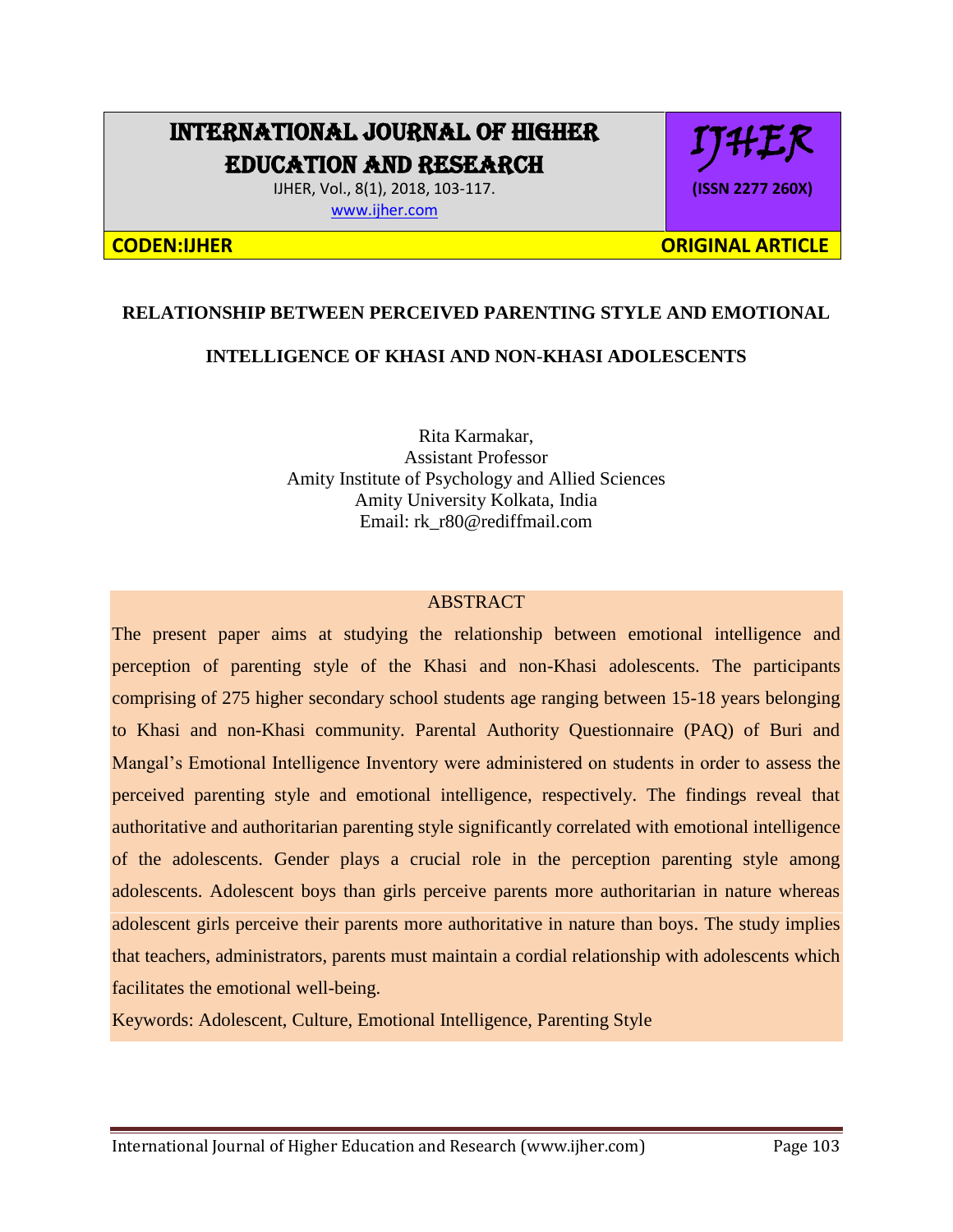#### **INTRODUCTION**

Adolescence is a stage of heightened independence and emotionality and consequently emotional disequilibrium is common phenomenon among adolescents. They use unique and complex strategies to regulate their relationships and emotions of day-to-day life. Of late, emotional and adjustment problems of adolescents are increasing rapidly due to modernization and westernization. Adolescents become intolerant, indecisive, self-centered and aggressive. It is utmost important to develop good mental health among adolescents by providing conducive home environment and thereby to prevent such problems to the fullest possible extent.

Emotional intelligence, one of the important factors, plays an important role in mental health. Mayer, Salovey, and Caruso (2004) defined emotional intelligence as a kind of social intelligence that includes the capability of monitoring one's emotions and other's emotions and manipulating the information for managing one's thoughts and actions, and regulating emotion in self and others, and thereby, utilizing suitable emotions for solving difficulties and obstacles actively and effectively. Several studies have suggested that emotional intelligence is a powerful predictor of success in different aspects, such as life skills, mental health, academic achievement and maintaining good intra-personal and interpersonal relationship (Bastian, Burns, & Nettelbeck, 2005; Fernandez-Berrocal, Alcaide, Extremera, & Pizarro, 2006; Goldenberg, Matheson, & Mantler, 2006; Lloyd, Malek-Ahmadi, Barclay, Fernandez, & Chartrand, 2012). Bar-On (2000) stated that emotional intelligence may be developed through training by parents.

Baumrind (1971) defined parenting style as *a pattern of child rearing that is the result of parents' reactions to their child or children. She proposed* three most common parenting styles or techniques: *Authoritative*, *Permissive,* and *Authoritarian*. The authoritative parenting style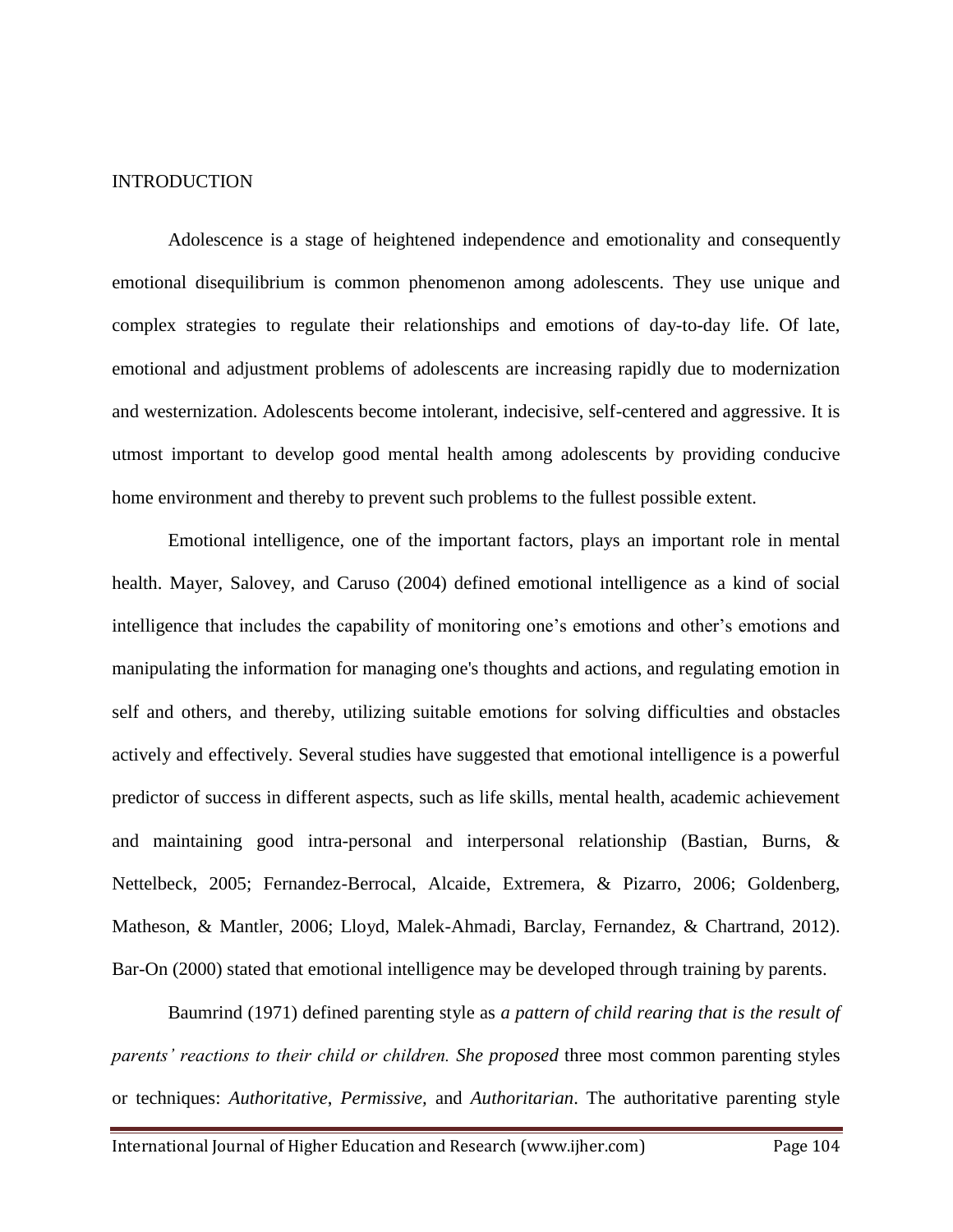places limits and controls on children's behaviours and at the same time allows children to engage in extensive communication with their parents (Williams, 2013). The permissive parenting style enforces very few rules or boundaries, allowing children to dictate their own life affairs, make their own choices, and out rightly refuse compliance with the choices of others, without regard for consequences (Baumrind, 1971). The authoritarian parenting style, differs from that of the other styles, is characterized by the adoption of unusually high expectations of conformity and compliance with rules for children (Olowodunoye & Titus, 2011).

Studies suggested that a significant association existed between high level of emotional intelligence with perceived care and supportive parenting style (Lopes et al., 2004; Lopes, Salovey, & Straus, 2003). In another study, Fonte (2009) showed that a positive association existed between authoritative parenting style and high ability of emotional intelligence in children, and a negative association existed between permissive parenting style and emotional intelligence in children. Asghari and Besharat (2011) found that a significant association existed between perceived warmth parenting style and high ability of emotional intelligence in Iranian students.

A close inspection of the review of studies reveals that psychological literature is replete with studies regarding relationship between parenting style and emotional intelligence. But studies in North-East India, particularly on Khasi population, a distinct matrilineal tribe of Meghalaya is sparse. Therefore, the present study was undertaken to explore the relationship between parenting style and emotional intelligence among Khasi adolescents. For a comparative study, a group of adolescents (non-Khasi) from West Bengal was also selected.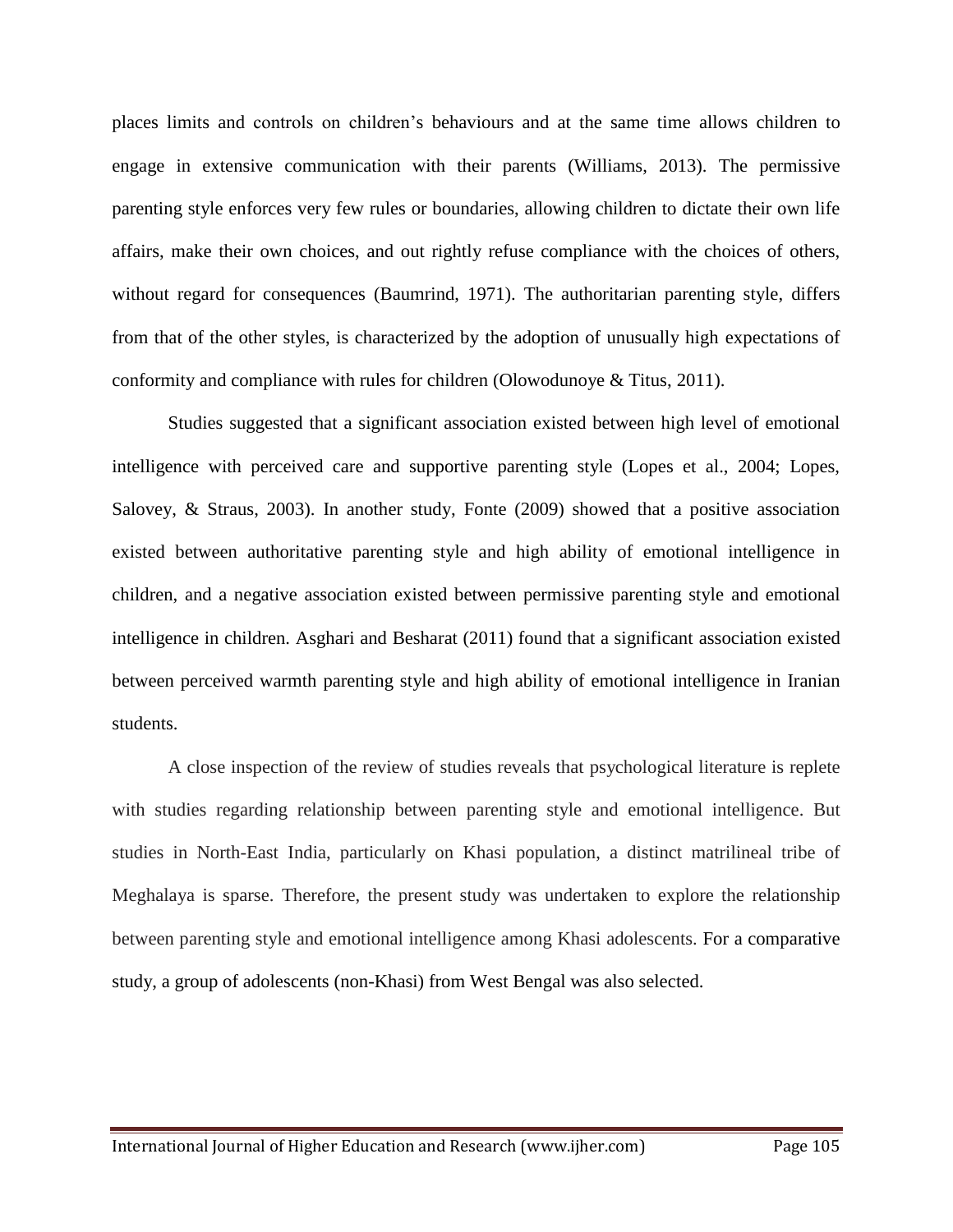The present study aims to investigate:

- $\bullet$  The perception of different dimensions of parenting styles (authoritarian, authoritative and permissive) by Khasi (Matrilineal tribe belonging to North-Eastern India) and non-Khasi (belonging to Eastern India) adolescents.
- \* To determine the nature of emotional intelligence perceived by (Matrilineal tribe belonging to North-Eastern India) and non-Khasi (belonging to Eastern India) adolescents.
- The relationship between parenting style and emotional intelligence of adolescents.

# **METHOD**

Design of the study:

Correlational design was employed in the present study. The study was cross-sectional in nature.

# Participants:

The sample consists of 275 adolescents (120 Khasi and 155 non-Khasi) aged between 15- 18 years (mean  $= 16.89$  and standard deviation  $= 2.08$ ). Khasi adolescents (50 boys and 70 girls) were drawn randomly from different schools of North Khasi Hills district of Meghalaya and non-Khasi adolescents (85 boys and 70 girls) were randomly selected from different schools of Kolkata district of West Bengal. These districts were selected for convenience and the presence of capitals, thereby, inducing some variation in family background.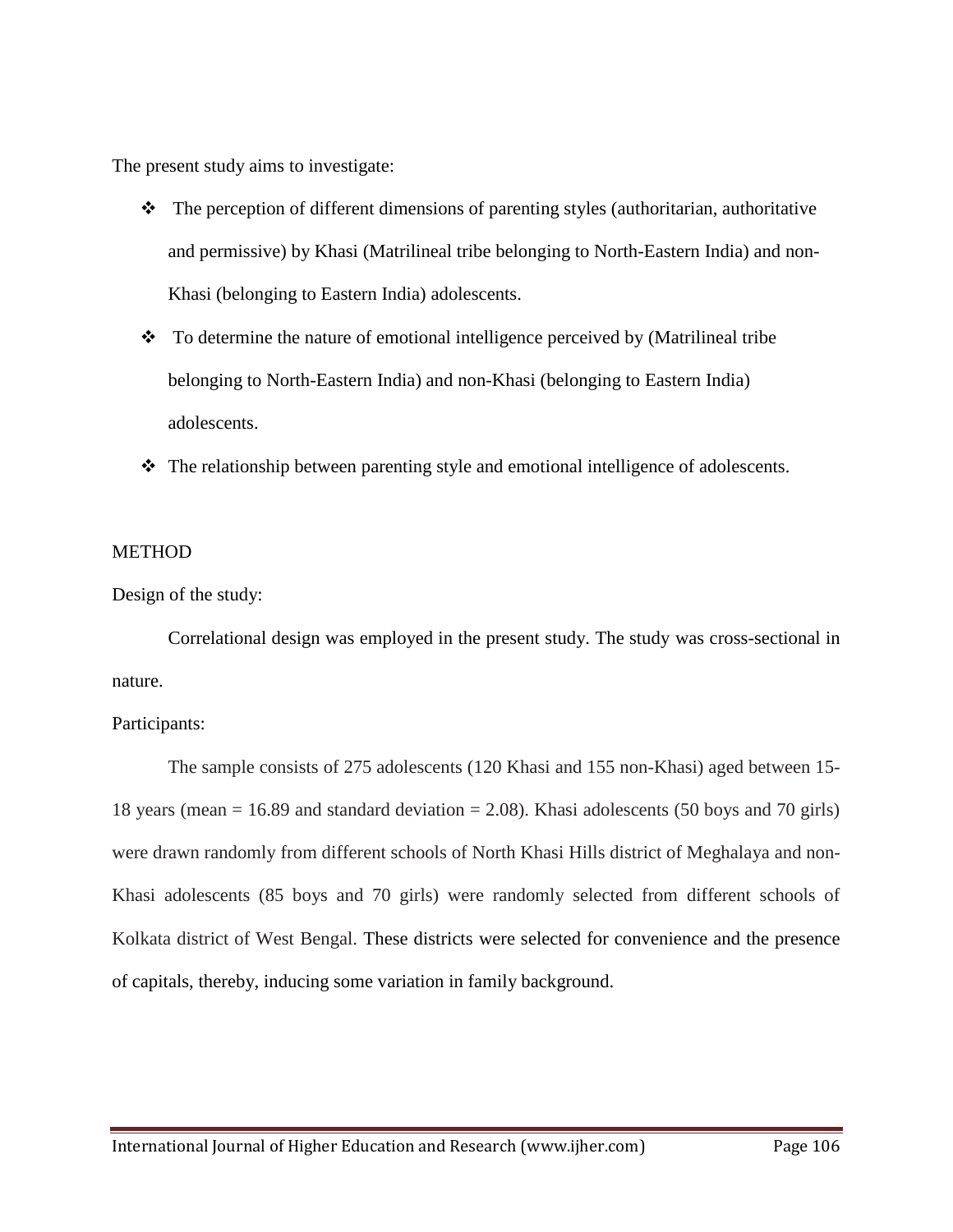Materials used: Following measures were used in the present study:

Personal Data sheet: Certain personal and demographic information about respondents is useful and important for research. For collecting such important information, personal data sheet was prepared. With the help of this personal data sheet, the information about age, gender, total monthly income of family and state to which participants belong to, were collected.

Parental Authority Questionnaire (PAQ): It was developed by Leman (2005) to measure the parenting style as perceived by adolescents. The scale was based on the scale developed by Buri (1991), which adopted three parenting styles of Baumrind (1966). The PAQ scale consists of 21 items. There are four response options for each question. The Cronbach's alphas for authoritarian, authoritative and permissive parenting style subscales for the present study were calculated and were found to be 0.76, 0.72 and 0.73, respectively.

Mangal Emotional Intelligence Inventory (MEII): It was developed by Mangal and Mangal (2004). It measures four dimensions (Intrapersonal Awareness, Interpersonal Awareness, Intrapersonal Management, Interpersonal Management) of emotional intelligence . The possible range of score of each dimension is 0-25. Higher scores indicate the higher level of emotional intelligence. Cronbach's alphas for Intrapersonal Awareness, Interpersonal Awareness, Intrapersonal Management, Interpersonal Management subscales are found to be 0.78, 0.80, 0.77 and 0.79, respectively.

Procedure: The subjects were contacted personally in their schools for data collection. The subjects were provided basic instructions to make them understand how to perform.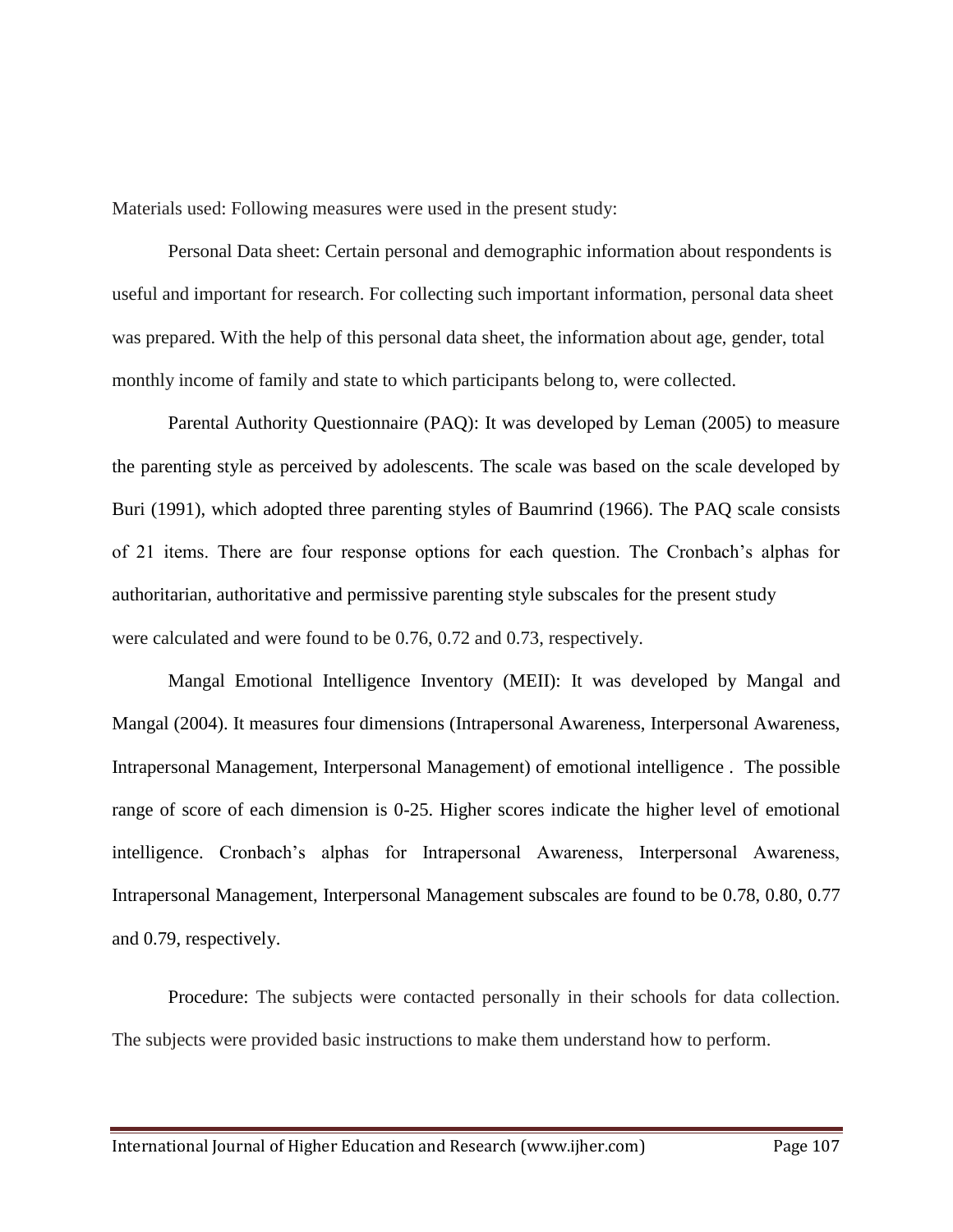# RESULTS

Means, standard deviations (SD) and t-test of perceived parenting style and emotional intelligence of boys and girls belonging to Khasi and non-Khasi community were calculated separately and presented in Table 1 and 2.

| Variable                  | Dimensions                     | Gender         | Mean  | <b>SD</b> | t-value  |
|---------------------------|--------------------------------|----------------|-------|-----------|----------|
|                           | <b>Authoritarian Parenting</b> | Boys $(N=50)$  | 25.21 | 2.27      | $9.69**$ |
|                           | style                          | Girls $(N=70)$ | 20.08 | 3.21      |          |
| style                     | <b>Authoritative Parenting</b> | Boys $(N=50)$  | 19.86 | 2.56      | $7.99**$ |
| Parenting                 | style                          | Girls $(N=70)$ | 24.90 | 3.90      |          |
|                           | Permissive Parenting           | Boys $(N=50)$  | 17.90 | 3.21      | 0.58     |
|                           | style                          | Girls $(N=70)$ | 17.54 | 3.42      |          |
| Emotional<br>Intelligence | Intrapersonal                  | Boys $(N=50)$  | 13.34 | 2.97      | 1.43     |
|                           | Awareness                      | Girls $(N=70)$ | 12.55 | 3.01      |          |
|                           | Interpersonal                  | Boys $(N=50)$  | 14.31 | 2.87      | 1.84     |
|                           | Awareness                      | Girls $(N=70)$ | 12.98 | 4.51      |          |
|                           | Intrapersonal                  | Boys $(N=50)$  | 14.11 | 2.12      | 0.20     |
|                           | Management                     | Girls $(N=70)$ | 13.99 | 3.76      |          |
|                           | Interpersonal                  | Boys $(N=50)$  | 14.76 | 4.02      | 0.65     |
|                           | Management                     | Girls $(N=70)$ | 14.30 | 3.66      |          |

Table 1: *Means, standard deviations (SDs) and t-test value different variables by Khasi adolescents* 

*Notes: \*\*p<0.01*

Table 2: *Means, standard deviations (SDs) and t-test value different variables by non- Khasi adolescents* 

| Variable           | Dimensions                           | Gender      | Mean  | <b>SD</b> | t-test     |
|--------------------|--------------------------------------|-------------|-------|-----------|------------|
| Parenting<br>style | <b>Authoritarian Parenting style</b> | <b>Boys</b> | 23.65 | 2.98      | $10.05$ ** |
|                    |                                      | $(N=85)$    |       |           |            |
|                    |                                      | Girls       | 19.21 | 2.41      |            |
|                    |                                      | $(N=70)$    |       |           |            |
|                    | <b>Authoritative Parenting style</b> | <b>Boys</b> | 23.68 | 2.42      | $3.01*$    |
|                    |                                      | $(N=85)$    |       |           |            |
|                    |                                      | Girls       | 25.01 | 3.09      |            |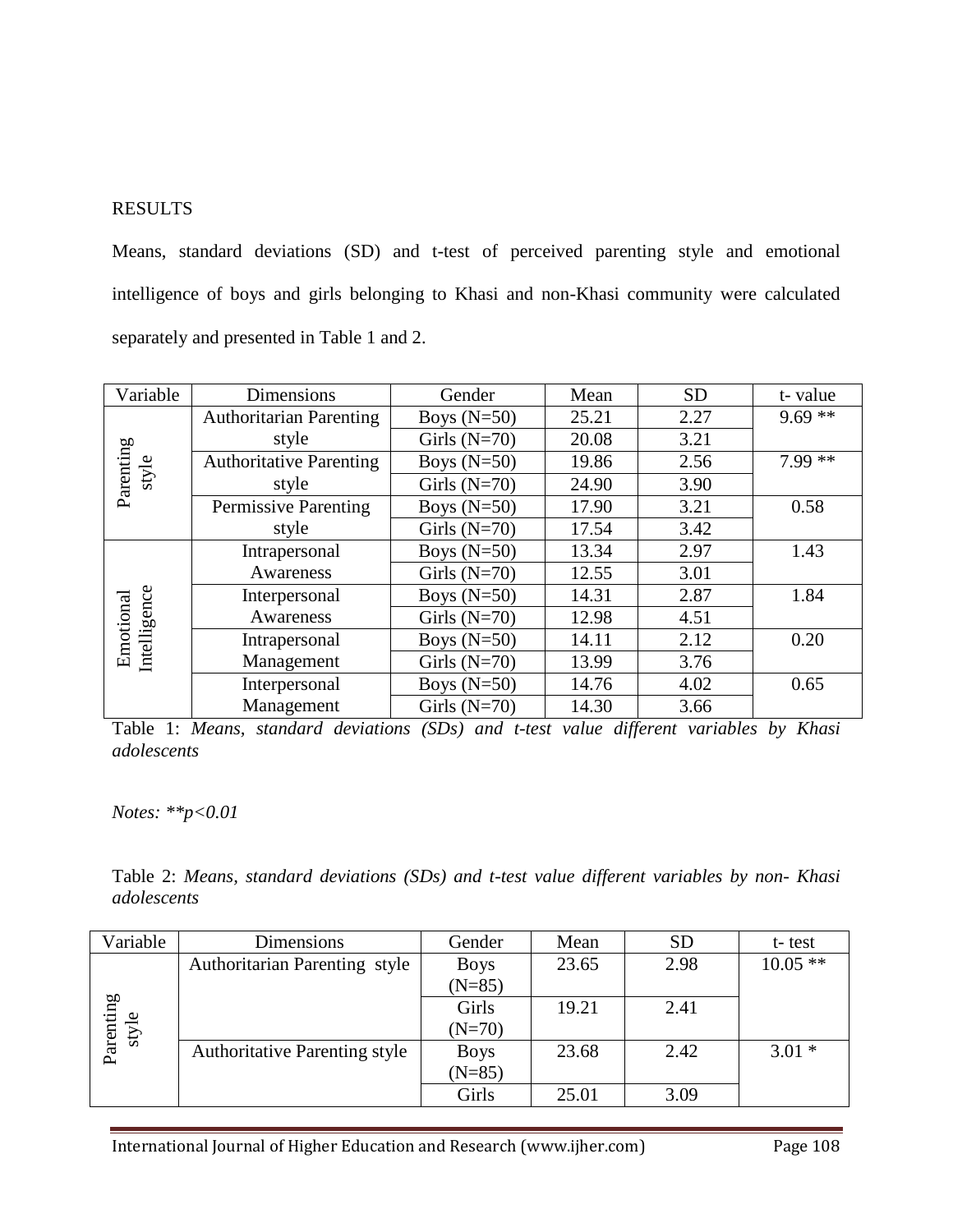|                        |                                 | $(N=70)$    |       |      |           |
|------------------------|---------------------------------|-------------|-------|------|-----------|
|                        | Permissive Parenting style      | <b>Boys</b> | 19.72 | 2.06 | 0.73      |
|                        |                                 | $(N=85)$    |       |      |           |
|                        |                                 | Girls       | 20.02 | 3.01 |           |
|                        |                                 | $(N=70)$    |       |      |           |
|                        | <b>Intrapersonal Awareness</b>  | <b>Boys</b> | 17.21 | 3.81 | 0.90      |
|                        |                                 | $(N=85)$    |       |      |           |
|                        |                                 | Girls       | 16.75 | 2.10 |           |
|                        |                                 | $(N=70)$    |       |      |           |
|                        | <b>Interpersonal Awareness</b>  | <b>Boys</b> | 16.19 | 3.71 | $7.81**$  |
|                        |                                 | $(N=85)$    |       |      |           |
|                        |                                 | Girls       | 21.04 | 4.01 |           |
|                        |                                 | $(N=70)$    |       |      |           |
|                        | <b>Intrapersonal Management</b> | <b>Boys</b> | 16.45 | 2.17 | 1.76      |
| Emotional Intelligence |                                 | $(N=85)$    |       |      |           |
|                        |                                 | Girls       | 17.21 | 3.19 |           |
|                        |                                 | $(N=70)$    |       |      |           |
|                        | <b>Interpersonal Management</b> | <b>Boys</b> | 16.18 | 3.12 | $13.70**$ |
|                        |                                 | $(N=85)$    |       |      |           |
|                        |                                 | Girls       | 22.16 | 2.09 |           |
|                        |                                 | $(N=70)$    |       |      |           |

*Notes: \*p<0.05, \*\*p<0.01*

Table 1 revealed that for Khasi adolescent girls perceived their parents as authoritative [t  $(118) = 9.65$ , p<0.01] whereas Khasi boys perceived their parents as authoritarian [t (118) = 8.92, p<0.01]. For emotional intelligence, no significant gender differences was found with respect to different dimensions of emotional intelligence. Table 2 suggested that non-Khasi adolescents perceived their parents as authoritarian by adolescent boys than girls  $[t (153) = 8.20,$  $p$ < 0.01]. Adolescent girls reported significantly higher on interpersonal awareness [t (153) = 10.23, p< 0.01] and interpersonal management [t (153) = 9.16, p< 0.01] than adolescent boys.

A Pearson correlation coefficient was computed to assess the relationship between perceived parenting style and emotional intelligence in adolescents and presented in Table 3.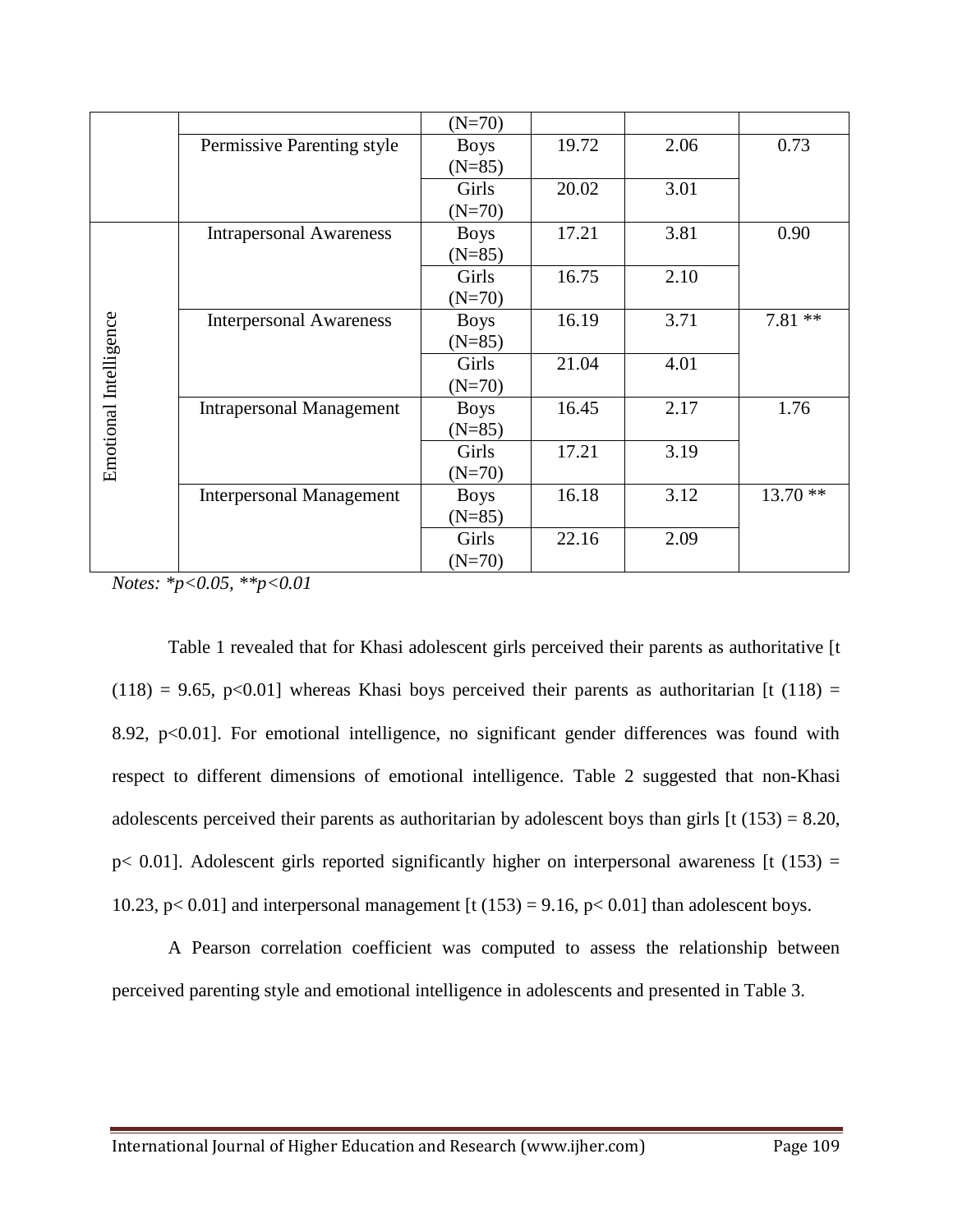| Dimensions of<br>Emotional  | Parenting style    |                        |                    |                        |                    |                        |  |  |
|-----------------------------|--------------------|------------------------|--------------------|------------------------|--------------------|------------------------|--|--|
| Intelligence                | Authoritarian (AN) |                        |                    | Authoritative (AV)     | Permissive (PM)    |                        |  |  |
| (EI)                        | Khasi<br>$N=120$   | Non-Khasi<br>$(N=155)$ | Khasi<br>$(N=120)$ | Non-Khasi<br>$(N=155)$ | Khasi<br>$(N=120)$ | Non-Khasi<br>$(N=155)$ |  |  |
| Intrapersonal<br>Awareness  | 0.05               | 0.15                   | 0.07               | 0.13                   | 0.04               | 0.04                   |  |  |
| Interpersonal<br>Awareness  | 0.04               | $-0.26**$              | 0.02               | $0.29**$               | 0.05               | 0.03                   |  |  |
| Intrapersonal<br>Management | 0.02               | $0.28**$               | $-0.14$            | 0.12                   | $-0.29**$          | 0.14                   |  |  |
| Interpersonal<br>Management | 0.06               | $-0.31**$              | $-0.11$            | $0.30**$               | $-0.12$            | 0.10                   |  |  |

*Table 3: Bivariate correlations among primary study variables*

## *Notes: \*\*p<0.01*

Table 3 indicated a significant, positive correlation between the authoritarian parenting style and intrapersonal management skills and negative correlation between authoritarian parenting style and Interpersonal awareness and management. Authoritative parenting style is found to be significantly and positively correlated with interpersonal awareness and management. Intrapersonal management is significantly and negatively correlated with permissive parenting style.

Hierarchical regression analyses were conducted to assess links between parenting dimensions and emotional intelligence. Before conducting these analyses, interaction terms were created for the parenting dimensions by mean centring the parenting variables and then creating three product terms. In each regression analysis, the statistical control variable (adolescent gender) was entered in the first step, the three parenting dimensions (authoritarian, authoritative and permissive) were simultaneously entered as predictors in the second step and the three interaction terms were entered in the third step. Regression analyses were conducted separately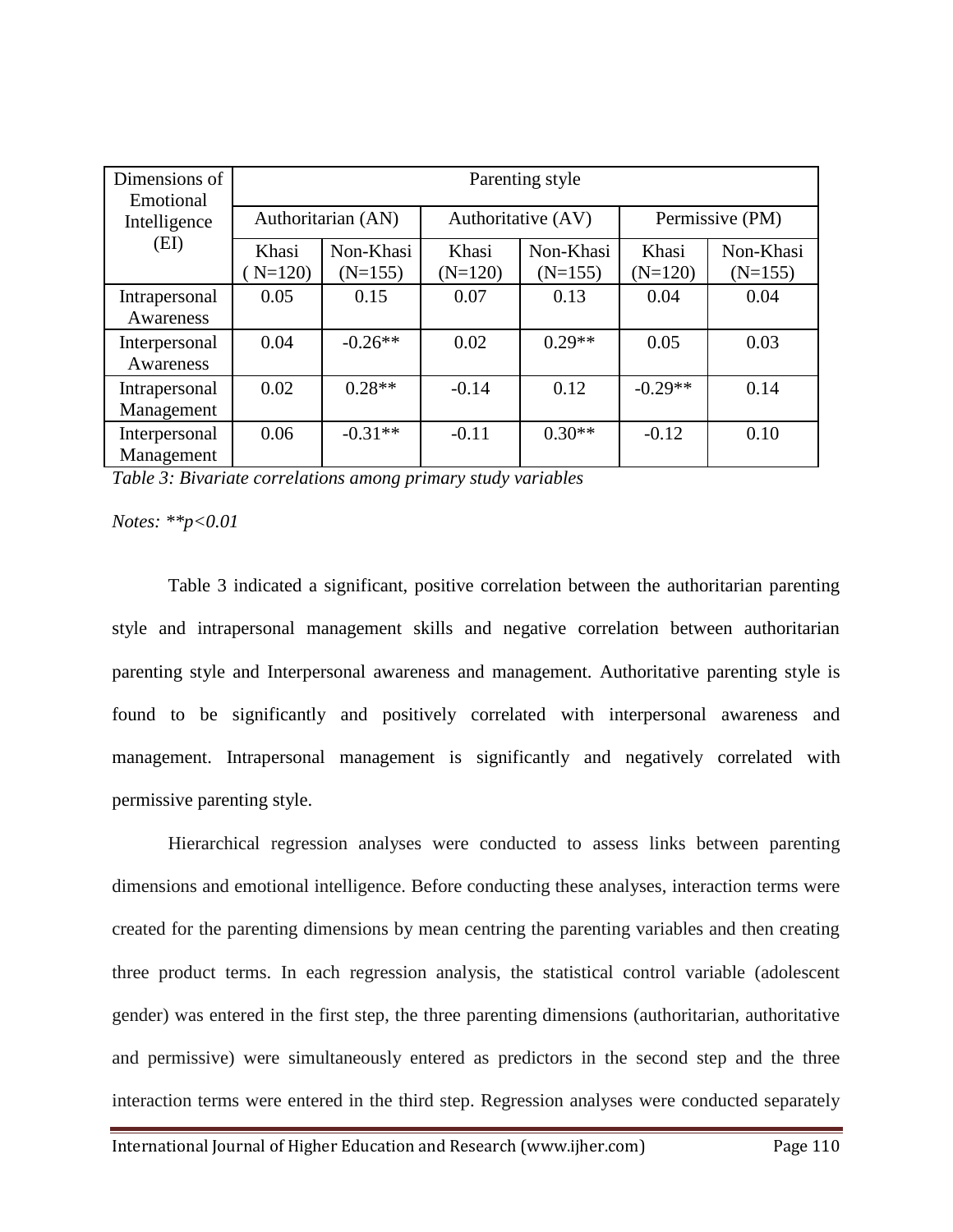for Khasi and non-Khasi adolescents on each of the four forms of emotional intelligence and overall emotional intelligence and presented in Table 4.

*Table 4: Hierarchical regression analyses of parenting style and emotional intelligence*

|                                                           | Dimensions of Emotional Intelligence (EI) |         |                     |               |               |          |               |            |  |  |
|-----------------------------------------------------------|-------------------------------------------|---------|---------------------|---------------|---------------|----------|---------------|------------|--|--|
|                                                           | Intrapersonal                             |         |                     | Intrapersonal | Interpersonal |          | Interpersonal |            |  |  |
|                                                           | Awareness                                 |         |                     | Management    | Awareness     |          |               | Management |  |  |
| Step                                                      | Khasi                                     | Non-    | Khasi               | Non-          | Non-<br>Khasi |          | Khasi         | Non-       |  |  |
| 1                                                         |                                           | Khasi   |                     | Khasi         |               | Khasi    |               | Khasi      |  |  |
| G                                                         | 0.06                                      | 0.09    | 0.07                | 0.02          | 0.003         | 0.03     | 0.005         | 0.02       |  |  |
| $R^2$                                                     | 0.02                                      | 0.04    | 0.05                | 0.03          | 0.04          | 0.05     | 0.03          | 0.05       |  |  |
| Step<br>$\overline{c}$                                    |                                           |         |                     |               |               |          |               |            |  |  |
| $\overline{G}$                                            | 0.08                                      | 0.05    | 0.05                | 0.03          | 0.002         | 0.04     | 0.03          | 0.002      |  |  |
| AN                                                        | 0.06                                      | 0.13    | 0.07                | 0.10          | 0.10          | $0.26**$ | 0.09          | $-0.11$    |  |  |
| AV                                                        | 0.07                                      | 0.12    | $\overline{0.19}$ * | $0.32**$      | 0.11          | 0.12     | $0.20*$       | $0.36**$   |  |  |
| <b>PM</b>                                                 | 0.09                                      | 0.05    | 0.04                | 0.07          | 0.06          | 0.10     | 0.13          | $-0.13$    |  |  |
| $R^2$                                                     | 0.07                                      | 0.17    | 0.05                | 0.19          | 0.17          | 0.22     | 0.18          | 0.16       |  |  |
| Step<br>3                                                 |                                           |         |                     |               |               |          |               |            |  |  |
| G                                                         | 0.08                                      | 0.06    | 0.04                | 0.003         | 0.05          | 0.04     | 0.004         | 0.03       |  |  |
| AN                                                        | 0.06                                      | 0.14    | 0.07                | 0.10          | 0.12          | $0.28**$ | 0.09          | $-0.10$    |  |  |
| AV                                                        | 0.08                                      | 0.11    | 0.05                | $0.28**$      | 0.08          | 0.15     | $-0.11$       | $0.46**$   |  |  |
| <b>PM</b>                                                 | 0.09                                      | 0.05    | 0.10                | $-0.09$       | 0.07          | 0.09     | $-0.12$       | 0.08       |  |  |
| AN<br>$\boldsymbol{\mathrm{X}}$<br>$\mathbf{A}\mathbf{V}$ | 0.10                                      | $-0.06$ | 0.08                | 0.09          | 0.09          | $-0.09$  | $-0.09$       | $-0.10$    |  |  |
| AN<br>$\mathbf X$<br><b>PM</b>                            | 0.05                                      | 0.03    | 0.07                | 0.003         | 0.10          | 0.08     | $-0.10$       | 0.08       |  |  |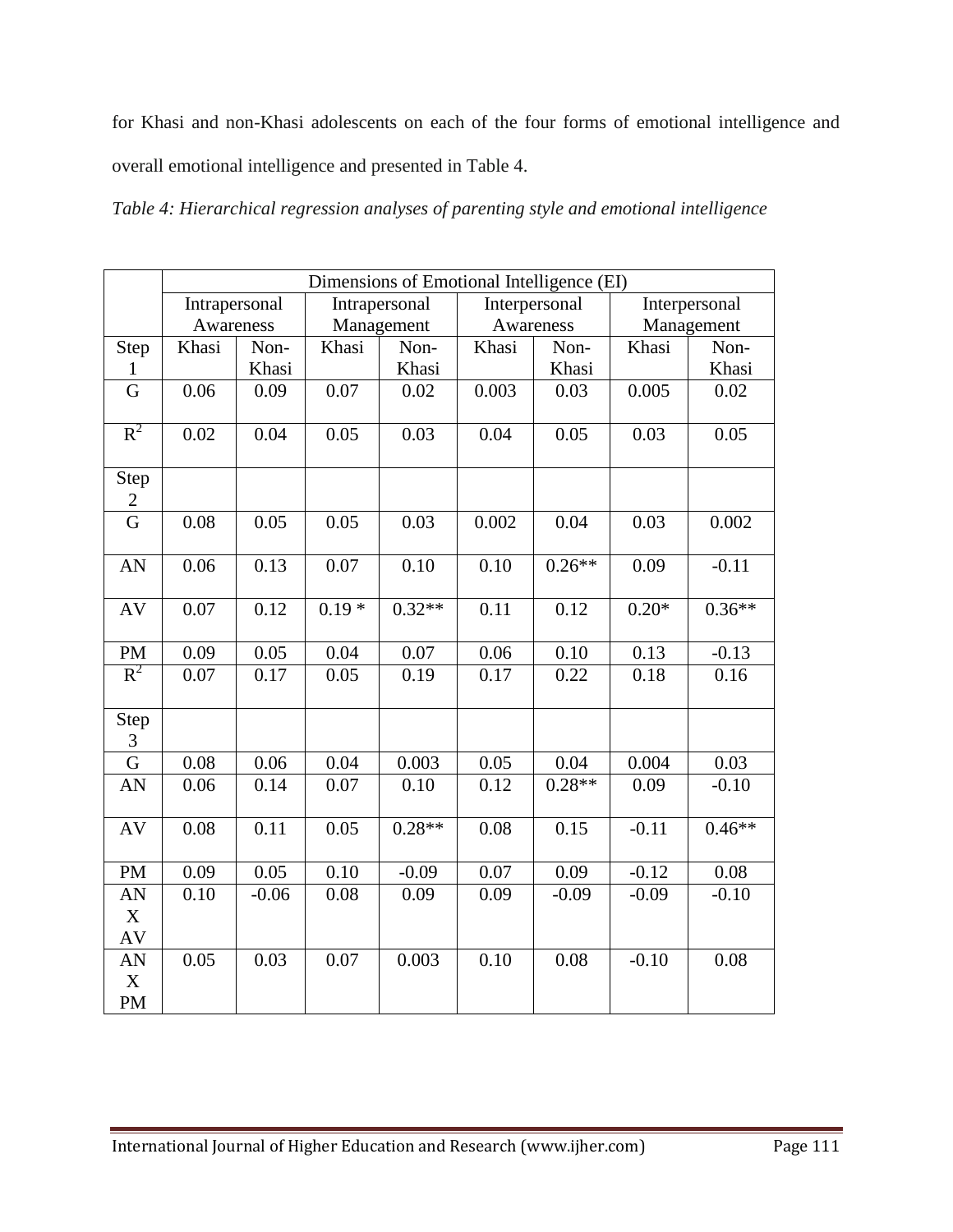| AV        | 0.07 | $-0.15$ | 0.11 | $0.29**$ | 0.09 | 0.10 | 0.11 | $0.28**$ |
|-----------|------|---------|------|----------|------|------|------|----------|
|           |      |         |      |          |      |      |      |          |
| <b>PM</b> |      |         |      |          |      |      |      |          |
| $R^2$     | 0.08 | 0.19    | 0.07 | 0.26     | 0.19 | 0.25 | 0.21 | 0.23     |
|           |      |         |      |          |      |      |      |          |

*G - Adolescent gender, AN - Authoritarian, AV - Authoritative, PM - Permissive Notes: \*p<0.05, \*\*p<0.01*

Table 4 depicts that in case of intrapersonal awareness, none of the predictors is found to be significant for both Khasi and non-Khasi adolescents. For intrapersonal management, in step two of the regression analysis, authoritative dimension is positively associated for both Khasi and non-Khasi adolescents. Intriguingly, in step three, the interaction between authoritative and permissive parenting style is found to be significant for non-Khasi adolescents. For interpersonal awareness, authoritarian parenting style is found to be positively associated for non-Khasi adolescents. For interpersonal management, authoritative parenting style is significantly and positively associated for both Khasi and non-Khasi adolescents. Most interestingly, in step three, the interaction between authoritative and permissive parenting style is found to be significant for non-Khasi adolescents.

# DISCUSSION

The present study intends to determine the link between the perception of parenting style (authoritarian, authoritative and permissive) and emotional intelligence of adolescents. Bivariate correlations reveal that adolescents who perceive their parents high on authoritative dimension also score higher on interpersonal awareness and management. This finding is partially favoured by the findings of Fonte (2009) which suggested positive association existed between authoritative parenting style and high ability of emotional intelligence in children. The probable reason is that authoritative parenting style motivate adolescents to enhance autonomy for growing self-confidence, self-regulation and emotional integrity and thereby better handling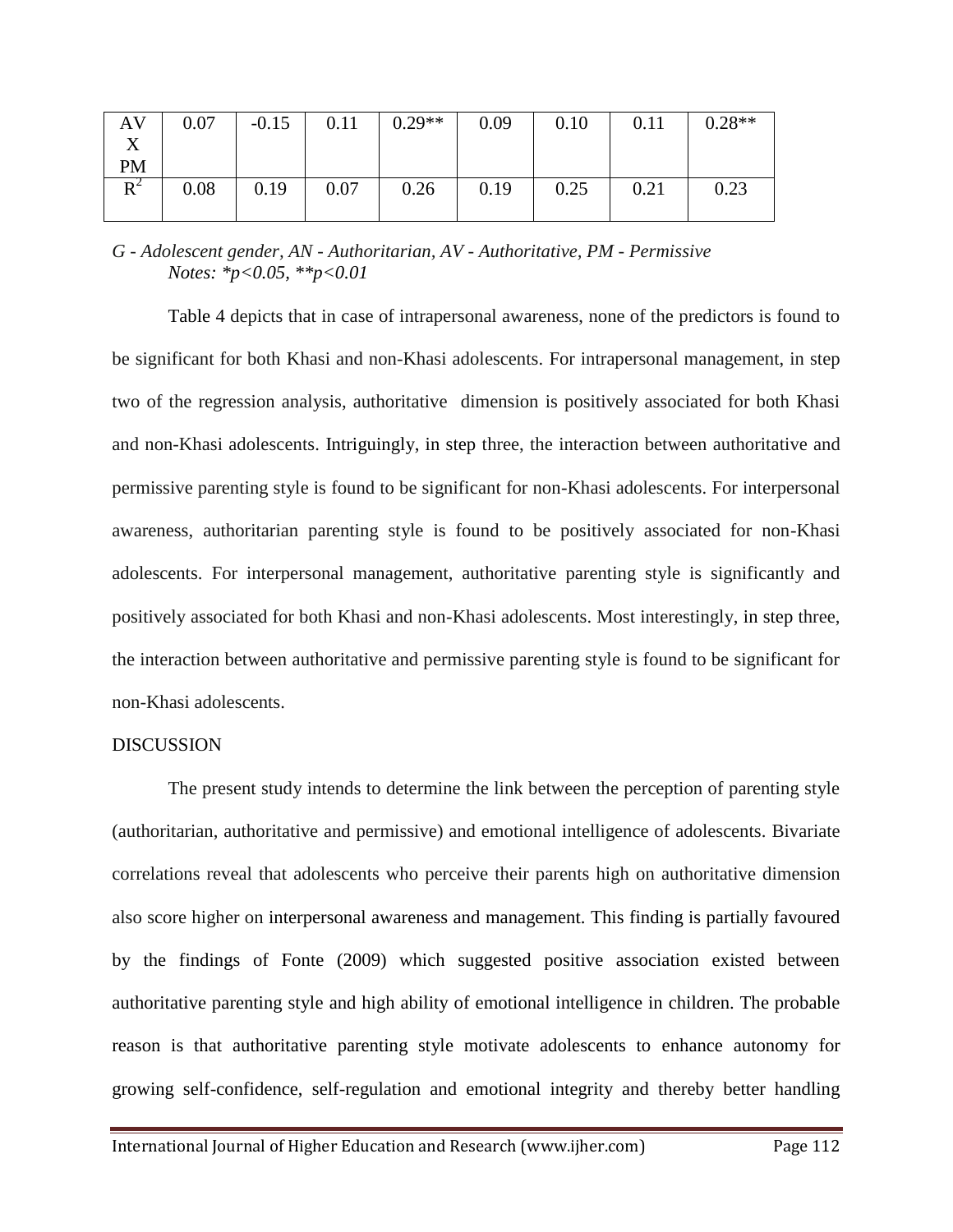relationship. Adolescents who perceive their parents as authoritarian tend to be higher on intrapersonal management. The possible reason is that self-management is better regulated by parental control and conformity to parental requests. This finding is a reflection of Indian culture where adolescents perceive parents' strictness and demand for obedience as parental warmth and concern. Intrapersonal management is significantly and negatively correlated with permissive parenting style. This finding is partially supported by the finding of Fonte (2009) which revealed negative association existed between permissive parenting style and emotional intelligence in children. Permissive parenting style enforces very few rules or boundaries, allowing children to dictate their own life affair and make their own choices, which are regarded as parental neglect and rejection.

Regressional analyses reveal similar results of bivariate correlations; with the exception that permissive parenting style does not remain a significant predictor of adolescent's emotional intelligence. This may be due to the presence of other predictors in the regressional analyses. In the case of intrapersonal and interpersonal management, the perception of authoritative and permissive interacted significantly. This means that the relationship between permissive parenting style and intra and interpersonal management is dependent upon the level of perception of authoritative parenting style. Intriguingly, it is found that at higher levels of perception of authoritative parenting style, permissive parenting style is positively linked to intra and interpersonal management and this relation becomes negative at lower levels of authoritative parenting style. This result supports the notion that the importance and explicit role of various dimensions of parenting style may be contextual in nature and dependent on each other (Barber et al. 2005). It may be due to the fact that providing freedom in a context with low parental concern may not be adaptive.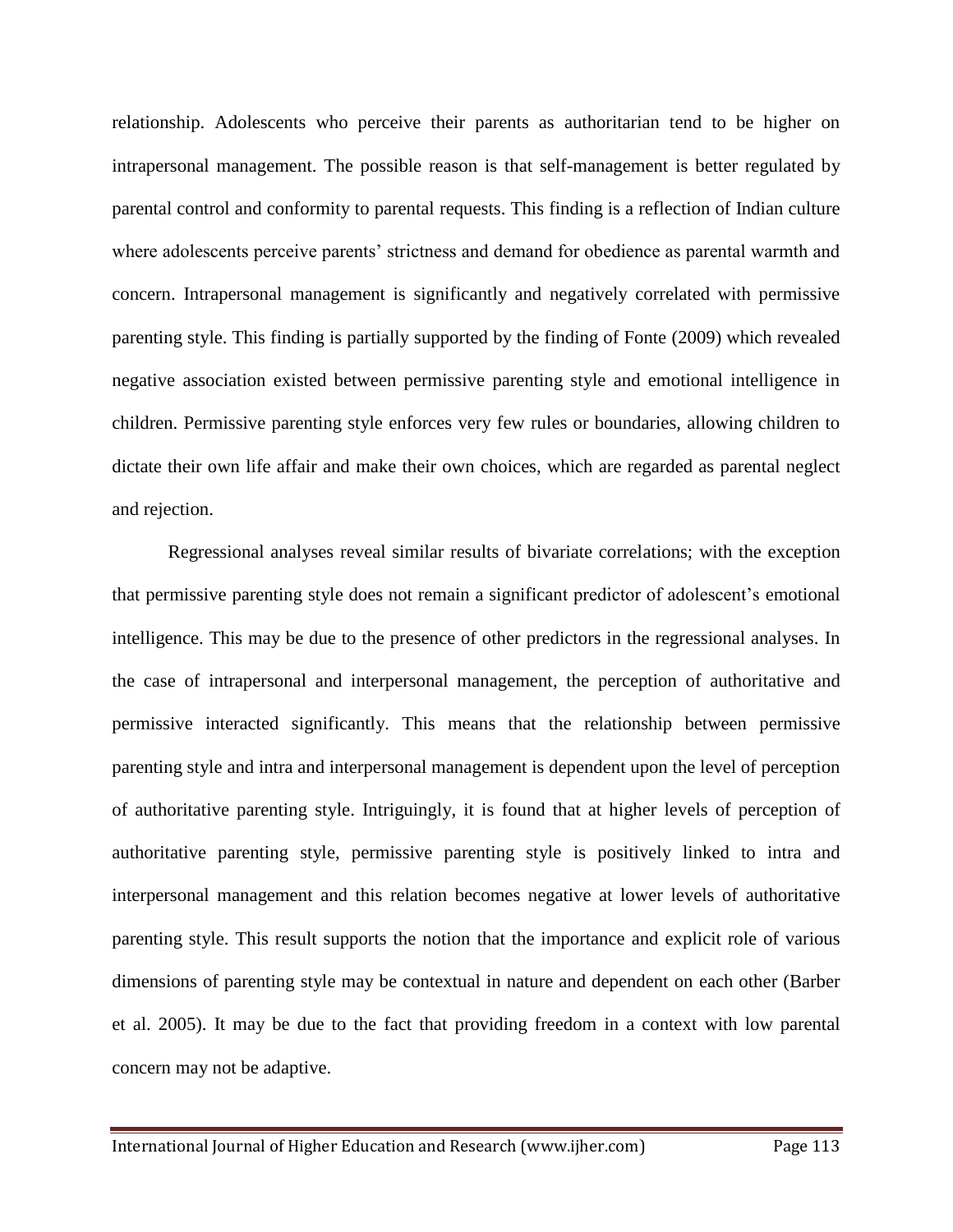## LIMITATIONS

In spite of having some interesting findings regarding the relations between parenting and emotional intelligence among adolescents, there are several limitations of the present study. First, the study is a cross-sectional design, thus preventing us to draw causal inferences from the results. Longitudinal study would be of useful. The second limitation is that responses are based on self-report. Future research should replicate this findings using parent reports as well as other methodologies (e.g., observations). The third limitation of this study is relatively small sample size and location specific (Kolkata). Further study based on samples selected from wider regional/cultural backgrounds such as traditional rural families or urban middle class families would be useful in providing insight into cultural variation in parenting and its impact on moral value internalization as a function of modernization.

### IMPLICATIONS

The findings of this study have several implications. The present study suggests that authoritarian parenting style teaches self-management. This shows the importance of parental control and restriction in our culture even for adolescents. This study also intriguingly reveals effective blend between parental control and freedom to share opinion may be beneficial to interpersonal awareness and management. With the help of technology and media, parents and teachers should be educated to improve the quality of their relationships with adolescents by adopting a new parenting style, which contains some components of all three parenting styles, namely authoritarian, authoritative and permissive parenting style.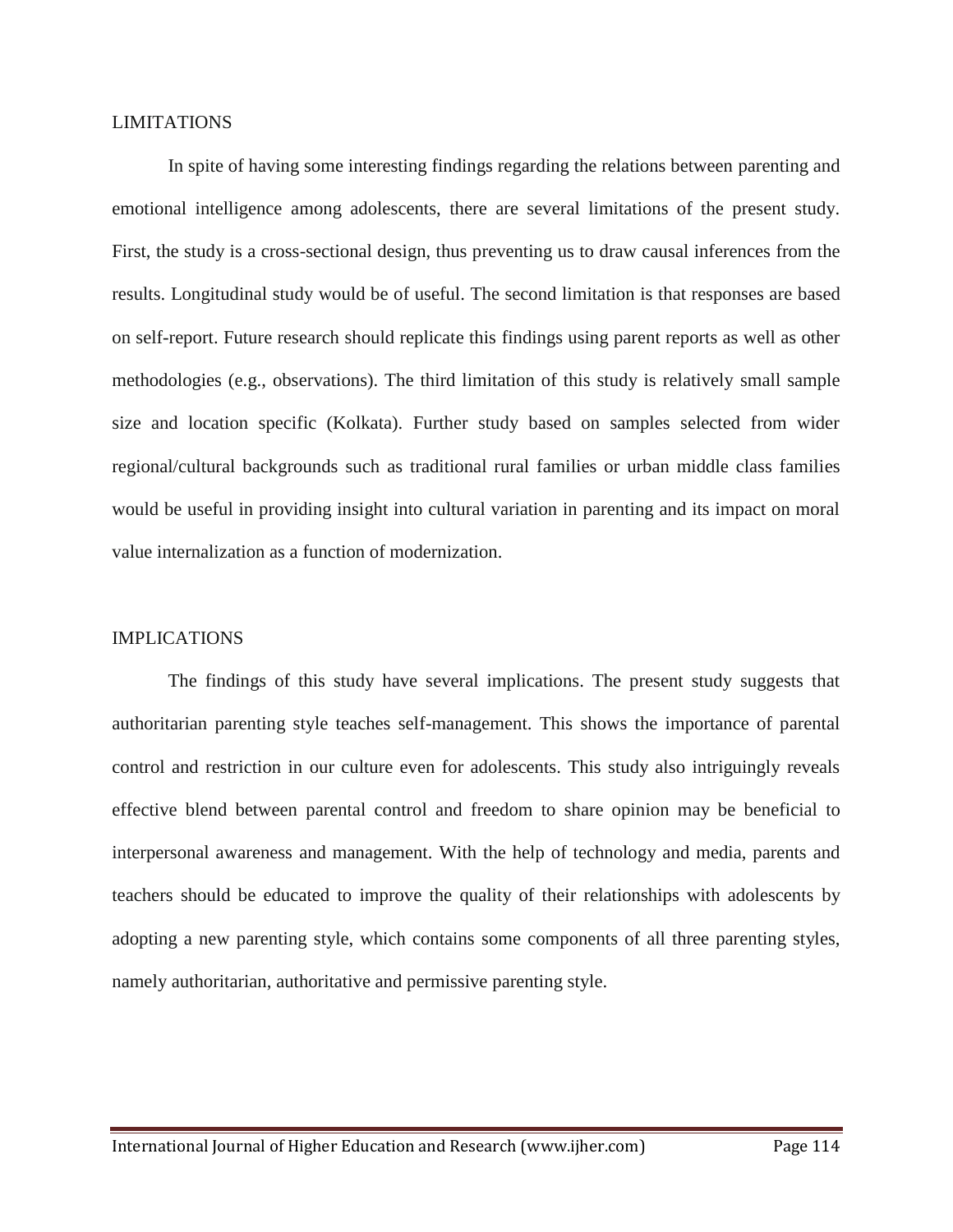### **CONCLUSION**

The present study determines the relationship between parenting style and emotional intelligence of adolescents. Irrespective of culture, adolescent girls perceived their parents as authoritative whereas boys perceived their parents as authoritarian. Non-Khasi adolescent girls reported significantly higher score on interpersonal awareness and interpersonal management than non-Khasi adolescent boys. The results provide important insights into the role of different parenting dimensions in terms of predicting different forms of emotional intelligence. The results of the study indicate that interpersonal awareness and management are negatively influenced by authoritarian parenting style that put excessive pressure, surveillance and focus on compliance. Interpersonal awareness and management is positively influenced by authoritative parenting style in which parents set standards and rules for children but also allow children to express their feelings and opinion and thereby help their children to become aware of themselves as well as others. The results provide important insight into the role of different parenting dimensions in terms of predicting different dimensions of emotional intelligence. Effective combination of freedom and control creates a balanced emotional environment at home where children learn to deal with their feelings as well as with that of others and thereby effective management of self and others. In conclusion, it may be said that India is going through a transitional phase of modernity and traditionalism where a mixed approach of parenting style needs to be adopted to produce emotionally competent citizen.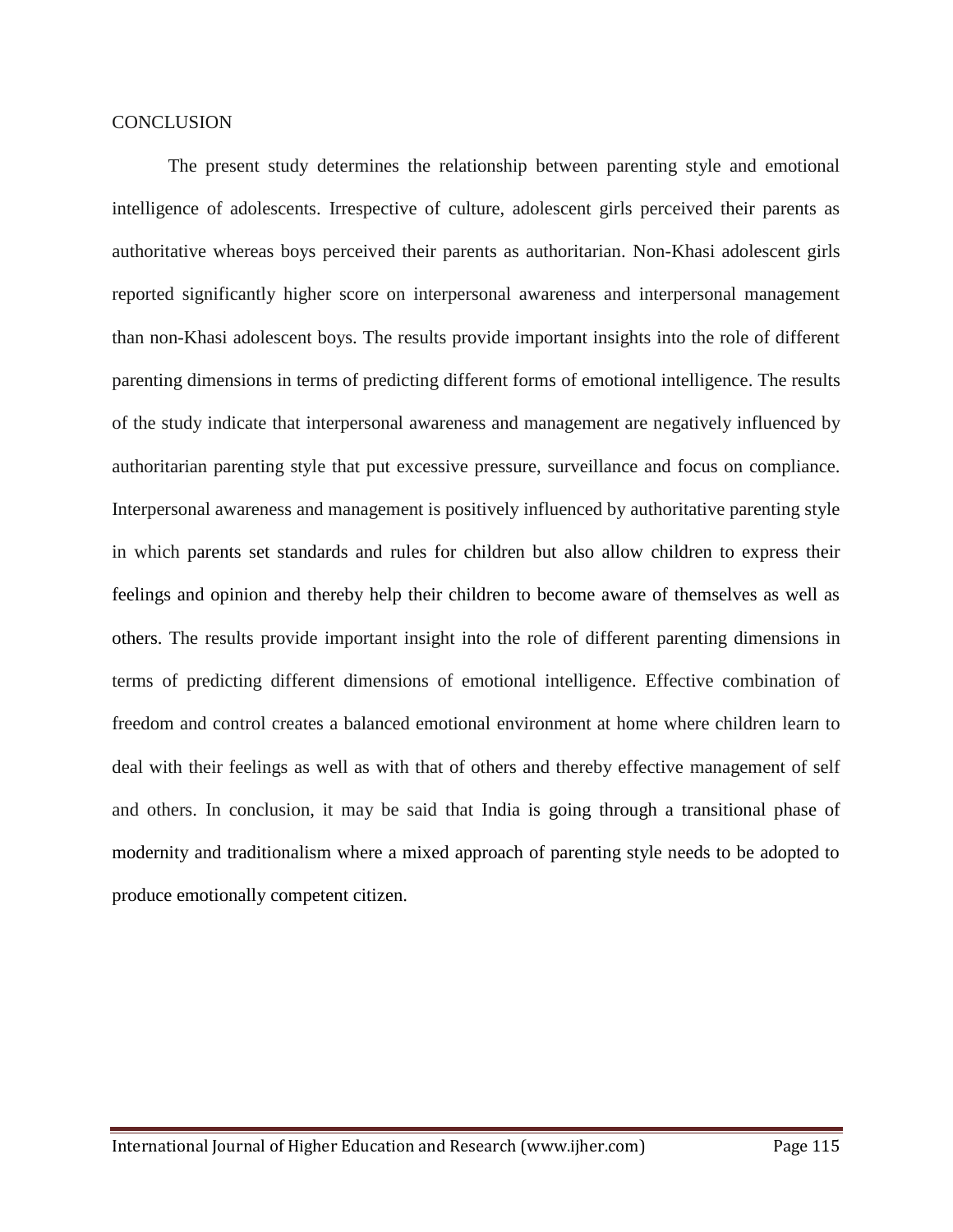#### **REFERENCES**

- Asghari, M. S., and Besharat, M. A. (2011). The relation of perceived parenting with emotional intelligence. *Procedia-Social and Behavioral Sciences*, 30, 231-235.
- Bar-On, R. (2000). Emotional and social intelligence: Insights from the Emotional Quotient Inventory (EQ-i). In R. Bar-On and J. D. A. Parker (Eds.), *Handbook of emotional intelligence*. San Francisco: Jossey-Bass.
- Bastian, V. A., Burns, N. R., & Nettelbeck, T. (2005). Emotional intelligence predicts life skills, but not as well as personality and cognitive abilities. *Personality and Individual Differences,* 39, 1135- 1145.
- Baumrind, D. (1966). Effects of Authoritative Parental Control on Child Behavior, *Child Development,*  37(4), 887-907.
- Baumrind, D. (1971).Current patterns of parental authority. *Developmental Psychology*, 4 (1), 1- 103.ISSN: 0012-1649. doi: 10.1037/h0030372
- Buri, J.R. (1991). Parental authority questionnaire. *Journal of Personality Assessment*, 57(1), 110-119.
- Fernandez-Berrocal, P., Alcaide, R., Extremera, N., & Pizarro, D. (2006). The Role of Emotional Intelligence in Anxiety and Depression Among Adolescents. *Individual Differences Research*, 4 (1), 16-27.
- Fonte, B. A. (2009). *Relationship between parenting style, emotional intelligene and self-esteem*. Retrieved October 6, 2009, from http://hdl.handle.net/10090/7271.
- Goldenberg, I., Matheson, K., & Mantler, J. (2006). The assessment of emotional intelligence: A comparison of performance-based and self-report methodologies. *Journal of Personality Assessment*, 86(1), 33-45.